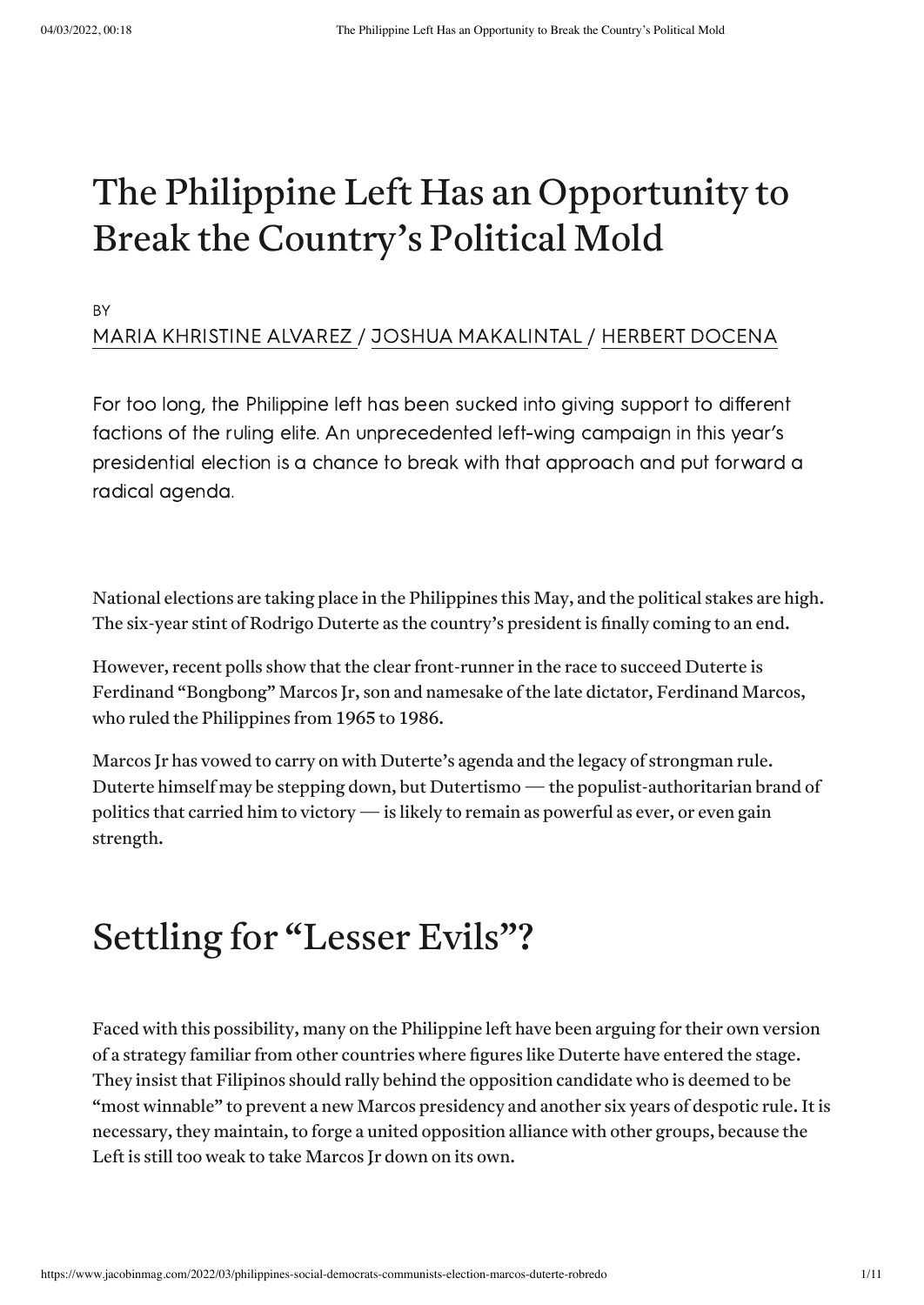The candidate they have in mind is the incumbent vice president, Leni Robredo, who is running as an independent yet remains the [chair](https://www.rappler.com/nation/elections/video-robredo-runs-president-as-independent-2022/) of the Liberal Party. Under the Philippine electoral system, there are two separate but simultaneous elections for the presidency and the vice presidency: Robredo stood in 2016 as the running mate of Mar Roxas, who placed second behind Duterte in the presidential vote. Robredo defeated Marcos Jr to take the vice presidency that year by a narrow margin.

In political terms, we could describe Robredo as a ["progressive](https://www.dissentmagazine.org/online_articles/progressive-neoliberalism-reactionary-populism-nancy-fraser) neoliberal" — someone who is opposed to authoritarianism but merely seeks to soften the neoliberal economic model rather than abolish it. However, the argument goes, she will at least provide the country's progressives with some breathing space to rebuild their strength in the years ahead.

Many on the Philippine left offer some variation on this political pragmatism as election day approaches. The presidential election is based on a first-past-the-post voting system: with no second-round runoff, it is enough for the winning candidate to achieve a plurality of the vote. In elections since 1998, the victorious candidate has polled somewhere between 39 and 42 percent.

### **"Leody de Guzman andWalden Bello have unveiled a radical platform of a kind that has never been seen before in a Philippine election."**

This generates strong pressure to fall in behind a candidate seen as the lesser of several evils. Many on the Left insist, however, that this election is different because there is a clear alternative. They perceive Robredo as a dependable progressive ally, despite the fact that she is a neoliberal, rather than as merely the lesser of two evils.

Yet not everyone is convinced by this logic. The past few months have seen a different perspective emerge with the unprecedented campaign ofthe first openly socialist presidential and vice presidential candidates in the Philippines: Leody de Guzman, a former garment worker and labor leader, and the renowned scholar-activist [Walden](https://newleftreview.org/issues/ii16/articles/walden-bello-pacific-panopticon) Bello. Running under the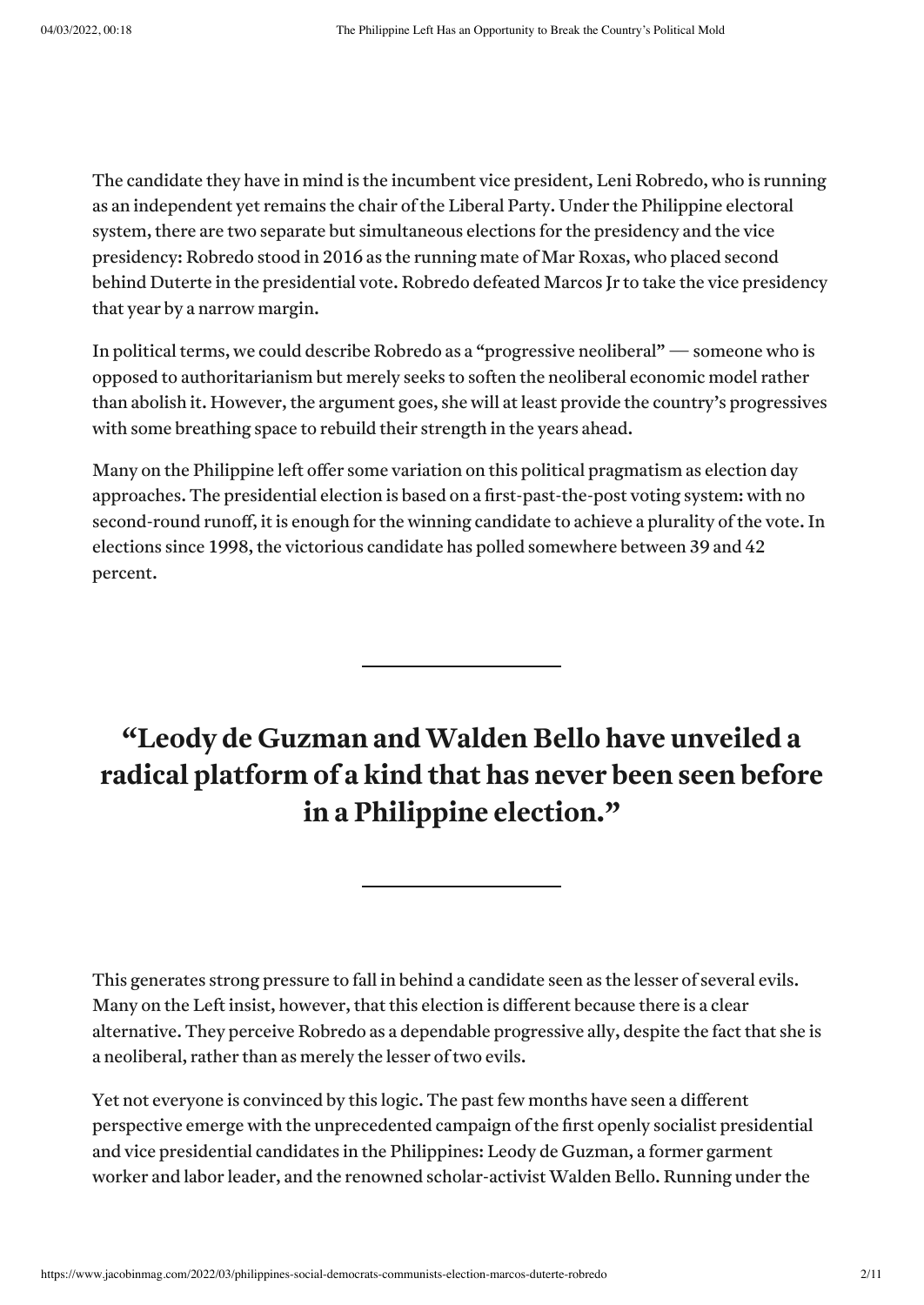banner of a democratic socialist coalition, they have unveiled a radical [platform](https://www.lnm.ph/platform) for economic, political, and social transformation of a kind that has never been seen before in a Philippine election.

The candidacies of Guzman and Bello are revolutionary in terms of their agenda but also because the campaign stages a [presence.](http://www.after1968.org/app/webroot/uploads/RanciereTHESESONPOLITICS.pdf) It claims and takes up space outside the constraints of the permissible and sets its own frames of reference, instead of capitulating to the terms of others. Moreover, it rejects a long tradition of defeatist politics on the Philippine left that has led its organizations to forge electoral alliances with the country's established political elite.

## A Left on the Margins

In order to appreciate the significance of the Guzman-Bello campaign, it is worth reviewing the history of the Philippine left's engagement with electoral politics. The collaborationist strategies ofthe Left have generated a pattern of "[friend-and-foe](https://www.tandfonline.com/doi/full/10.1080/10357823.2020.1828273)" engagement with Philippine elite democracy. This dates back to alliances with the anti-communist administrations of Ramon Magsaysay and the elder [Marcos](https://www.wsws.org/en/articles/2020/09/01/lect-s01.html) during the Cold War era.

**"Instead of resulting in socioeconomic transformation, the restoration of democracy following removal of Ferdinand Marcos simply reinforced the neoliberal restructuring of the Philippine economy."**

Since the popular ousting of the Marcos dictatorship in 1986, this has become the Left's standard method for intervening in electoral politics and state affairs. Instead of resulting in socioeconomic transformation and mass political participation, the restoration of democracy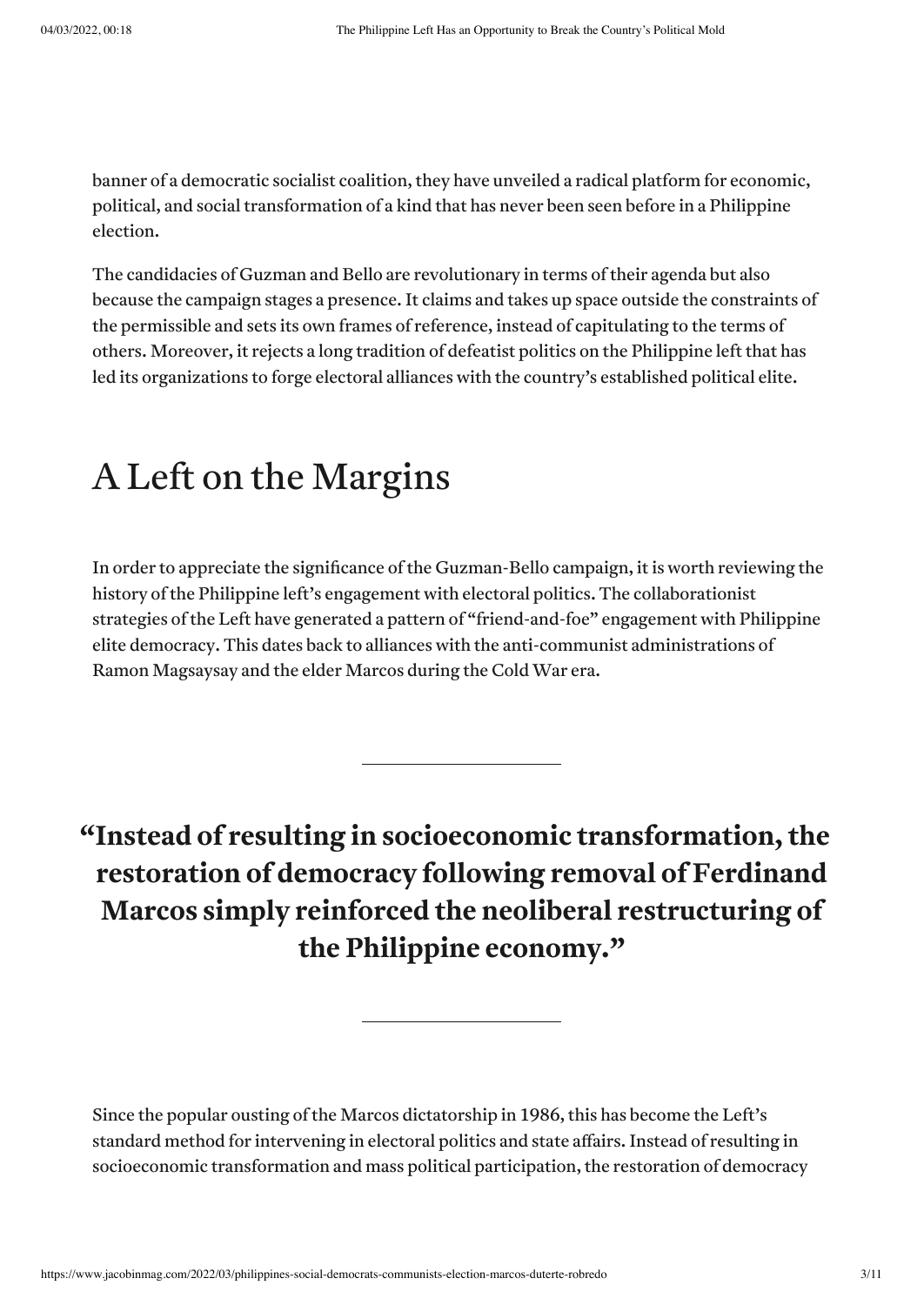following the "People Power Revolution" that removed Marcos simply reinforced the neoliberal restructuring of the Philippine economy. It further entrenched oligarchic elite control of Philippine society.

The dire consequences of this postrevolutionary neoliberalization include the decimation of the country's garment industry and other labor-intensive sectors that parts of the Left had worked so hard to organize in the 1980s and '90s. This dislocated many left cadres and practically destroyed the movement's bases across Philippine cities. In the same period, anti-labor legislation made it harder to organize workers, preventing the Left from recovering lost ground.

The workers' movement was consequently all but decimated. The rate of [unionization](http://library.fes.de/pdf-files/bueros/philippinen/07130.pdf) among workers declined dramatically, as did their levels of participation in protest rallies and other forms of direct political action. Meanwhile in the countryside, the state intensified its military offensives against communist guerrillas, capturing or killing many ofthe best and brightest cadres from what is perhaps the world's longest ongoing communist insurgency.

These factors helped reduce the Philippine left to a pale shadow of its old and relatively more formidable self. It also became more [fragmented](https://journals.upd.edu.ph/index.php/kasarinlan/article/view/304) as a result of the bloody purges and doctrinal [debates](https://www.marxists.org/history/philippines/ra-rj/pabico/great-left-divide.htm) that consumed its ranks after the fall of the dictatorship, hindering any chance of strategic reconciliation among its activists.

## Failed Engagements

With the Left weak, fractured, and marginalized, many of its supporters argued against running candidates for the country's highest offices during the 1990s and 2000s. Instead of autonomous campaigns to contest such positions, they argued that left candidates should stand for lower offices and form alliances with different factions or parties of the ruling class to increase the chance of being elected. Such arguments largely prevailed.

### **"With the Philippine left weak,fractured, and marginalized, many ofits supporters argued against**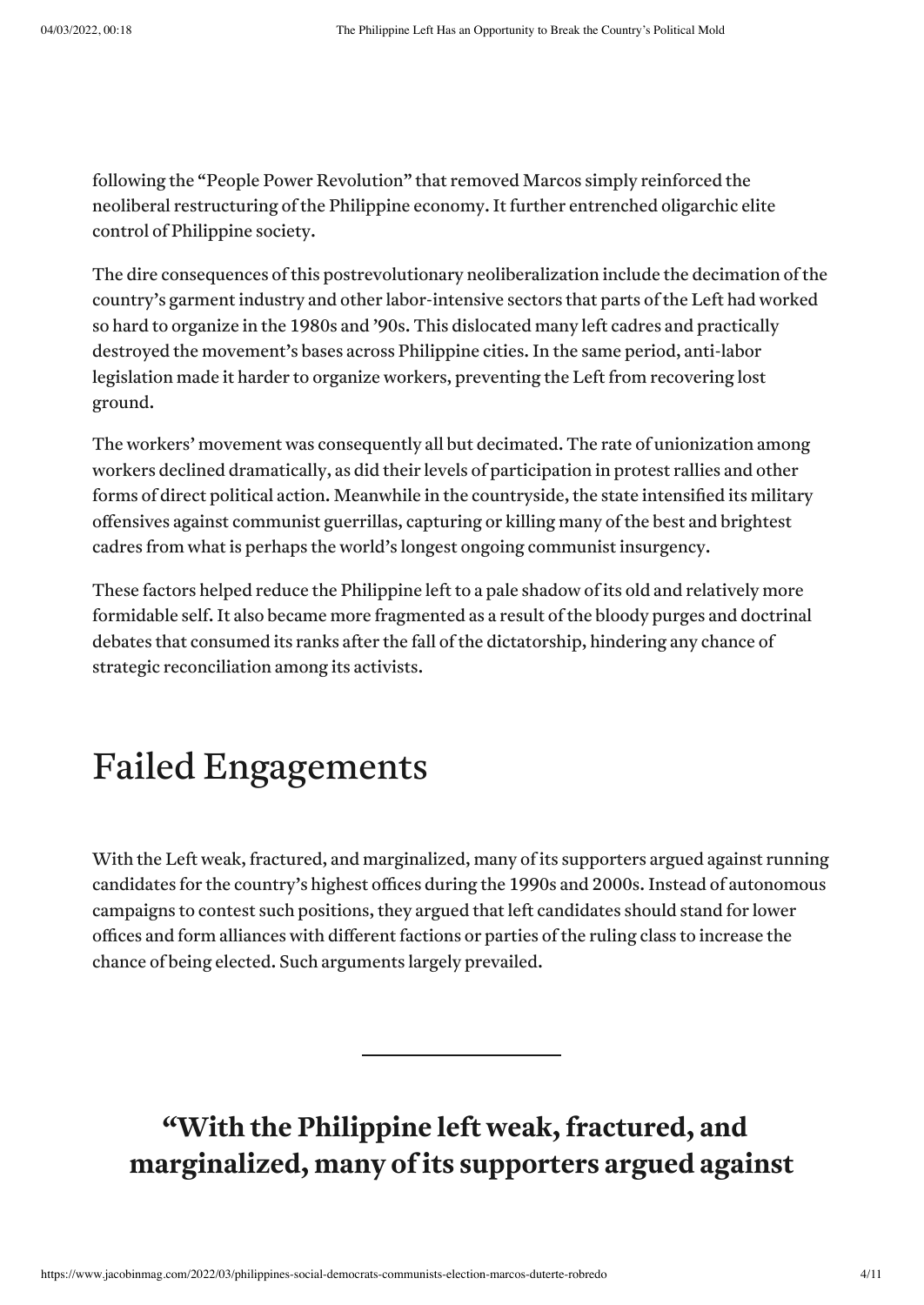#### **running candidates for the highest offices during the 1990s and 2000s."**

Indeed, over the past few decades, a number of prominent left-wing figures — mostly from the social democratic blocs and "independent" progressive NGOs—have taken up positions in centrist and right-wing governments. Hoping to push for reforms,they filled key posts in the cabinet and in state agencies under the presidencies of Joseph Estrada and Gloria Macapagal-Arroyo. However, conservative pressures and grave corruption in government circles obstructed these efforts.

The Left's entanglement with elite democracy reached a pinnacle in 2010. The mainstream National Democratic left, an alliance of parties, trade unions, and other groups associated with the Communist Party of the Philippines (CPP), decided to enter into a "tactical [partnership"](https://news.abs-cbn.com/nation/11/10/09/villar-alliance-leftists-final-stages) with the billionaire real estate mogul, Manny Villar, for that year's presidential election.

This put them in a difficult position, as they found themselves associated with Ferdinand Marcos Jr, who then was running for a position in the Senate under Villar's slate. In effect, the National Democratic left was part of the same coalition, campaigning for a noted [land-grabber](https://news.abs-cbn.com/nation/04/12/10/how-villar-built-business-empire-deceit-corruption-ex-lawyer) to become president and contributing to the rehabilitation of the Marcos dynasty in national politics.

For their part, Philippine social democrats, organized around the Akbayan Citizens' Action Party, found an ally in the liberal opposition under Noynoy Aquino. Aquino was a scion of one of the country's most powerful landed families and the son of the former president, Cory Aquino, who succeeded the elder Marcos.

A left-liberal coalition flourished in the early years ofthe younger Aquino administration, whose "good [governance](https://newsinfo.inquirer.net/1450949/the-aquino-legacy-on-to-daang-matuwid-no-to-wangwang)" agenda created space for progressive legislation as well as for progressives in the bureaucracy. Nonetheless, institutional constraints and coalition politics produced a "[demobilizing](https://journals.upd.edu.ph/index.php/kasarinlan/article/view/4975) effect" on Akbayan's reputation as a left-wing party. This compromised the party's [integrity](https://www.rappler.com/voices/thought-leaders/96067-akbayan-progressive-politics/), especially in light of its fidelity to the Aquino administration in the face of the many scandals that marred his term.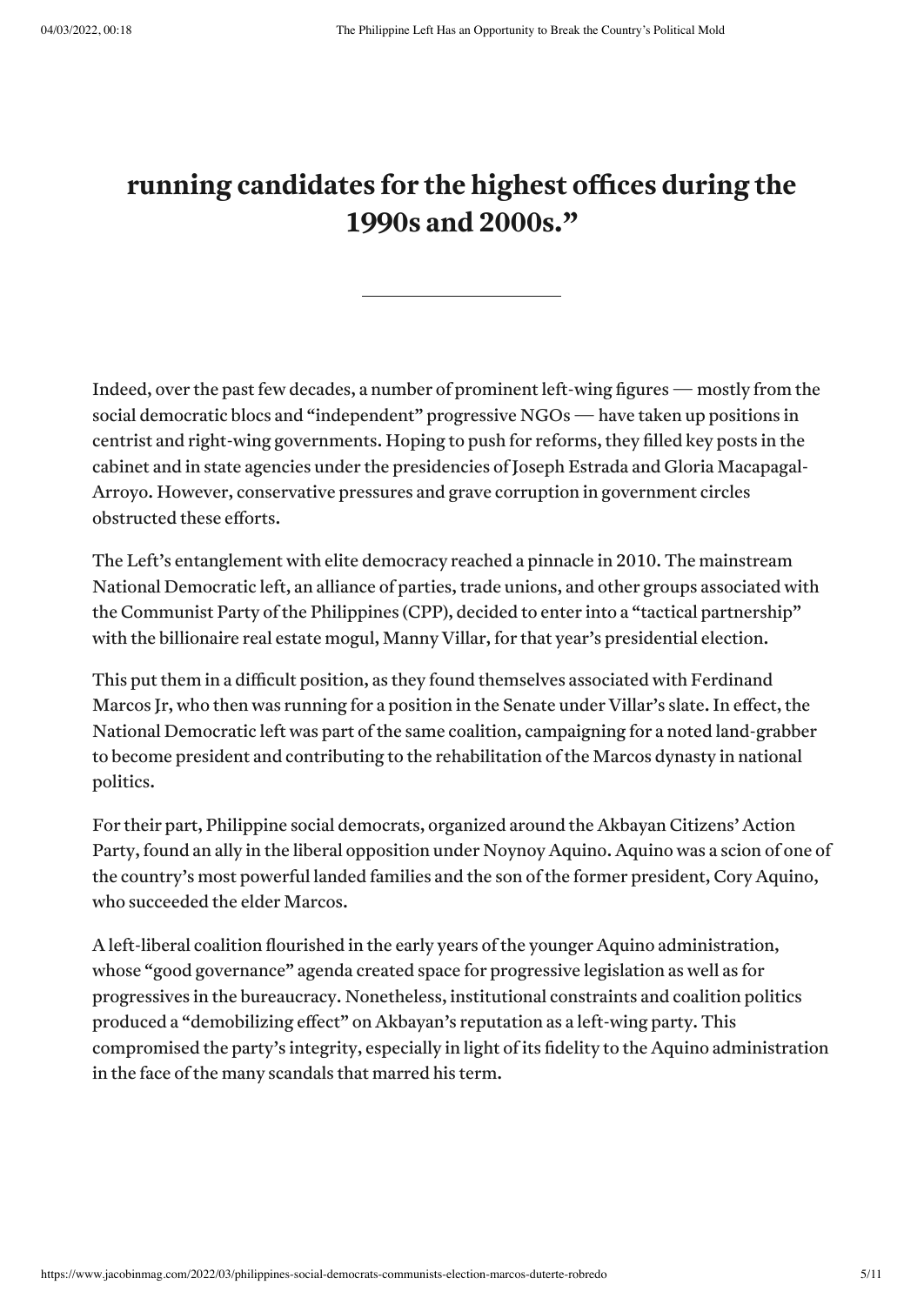## Tailing Aquino and Duterte

Instead of seizing the opportunity for radical renewal, Akbayan drifted further toward the Liberal Party establishment. It coconvened the coalition that launched the presidential bid of Aquino's anointed, uncharismatic successor, who also belonged to a landed family and who would follow the business-as-usual path of neoliberal continuity.

As the party's alliance with the liberal political elite developed into a partnership, its ability to offer a consistent critique of the status quo and put forward alternative progressive discourses further weakened. Akbayan merely cemented its role within the Liberal Party structure as its grassroots "left" wing.

Yetthe most controversial example of left engagement with political elites came from the National Democratic left, which entered into a year-long tactical alliance with Rodrigo Duterte atthe start of his term. Although the bloc initially [struggled](https://www.jacobinmag.com/2016/02/duterte-philippines-election-maoists-cpp-marcos-death-squads/) with Duterte's tyrannical [reputation](https://www.hrw.org/report/2009/04/06/you-can-die-any-time/death-squad-killings-mindanao) as the long-time mayor of Davao City, its leadership saw [promise](https://www.rappler.com/voices/thought-leaders/152401-left-unity-struggle-duterte/) in attributes of Duterte that seemed to establish common ground with them: his nationalism, hostility toward US imperialism, and history of activism.

Indeed, like much of Duterte's wider support base, many National Democrats found his populism captivating. Despite hailing from a provincial ruling elite, he harnessed an antiestablishment rhetoric and declared his commitment to crushing the Philippine oligarchy. His tenacity in enforcing a vision of "change" and seeming hospitality toward the revolutionary movement encouraged the bloc to pursue a strategy of cooperation, just as the social democrats had done in the previous administration.

**"Once he was elected, Rodrigo Duterte's well-known despotic tendencies quickly came to the fore."**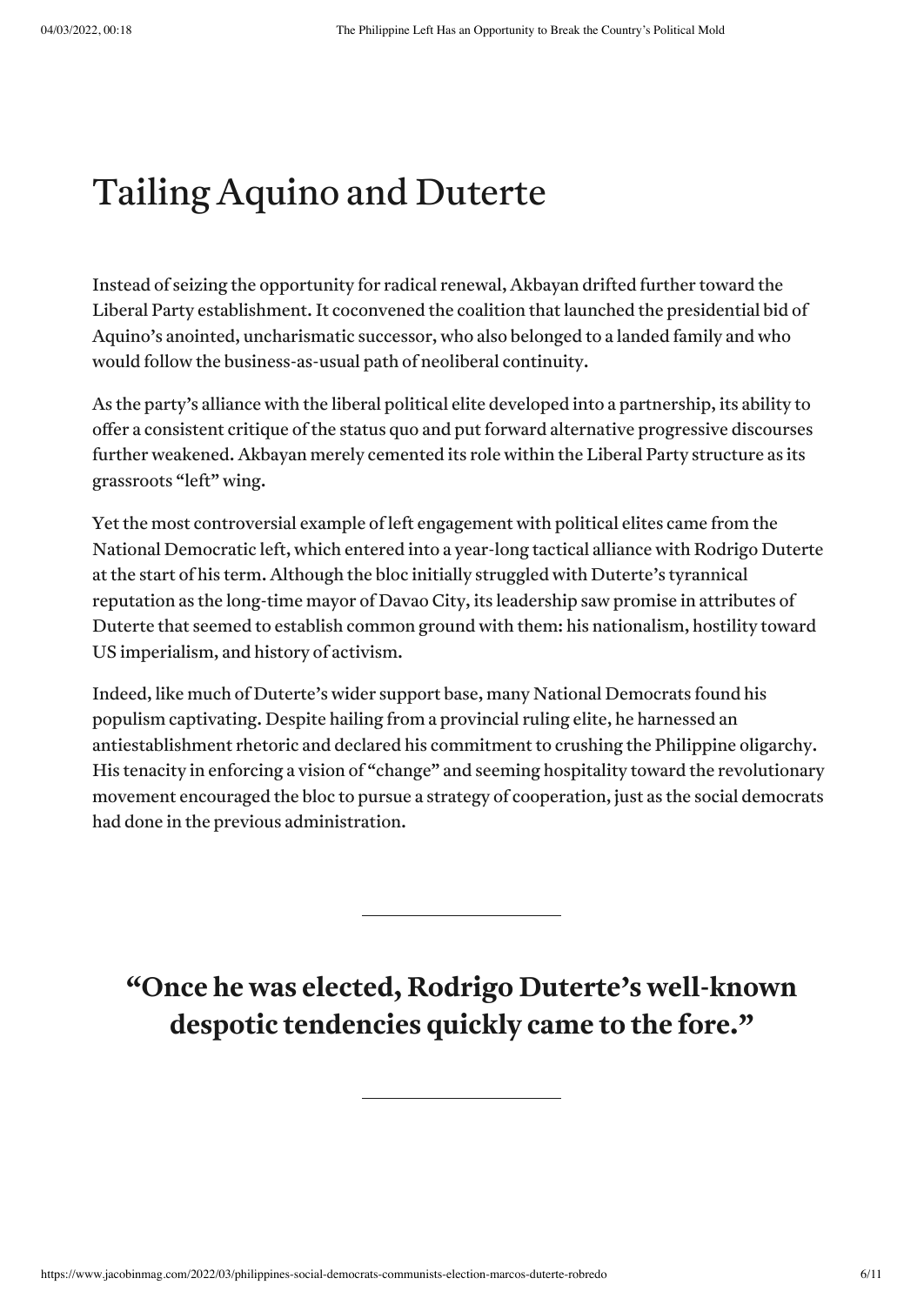Once he was elected, Duterte's well-known despotic tendencies quickly came to the fore. The new president's declaration of a "war on drugs" and encouragement of extrajudicial [killings](https://www.hrw.org/news/2016/11/02/philippine-presidents-war-drugs-leaves-thousands-dead) and other abuses, combined with his grant of a hero's burial for the dictator Marcos, imprisonment and persecution of political opponents, and declaration of martial law in Mindanao, all challenged the ambition of the National Democrats to serve as partners of his administration. Growing criticism from within its own ranks amid the failure of peace talks with the CPP's armed wing, the New People's Army, precipitated the departure of the National Democratic bloc from Duterte's "supermajority coalition."

## A New Opportunity

The Philippine left's opposition to Duterte strengthened in the years that followed. This was evident in the proliferation of militant street protests and particularly in the brief consolidation of left-wing forces for the 2019 midterm elections that led to the formation of a joint ticket for the senate called [Labor](https://www.philstar.com/headlines/2019/03/04/1898590/who-labor-win-alliance) Win. The slate explicitly campaigned for working-class interests and included Leody de Guzman as well as leaders from the radical opposition among its candidates.

However, the Labor Win alliance failed to obtain any of the twelve seats in contention. Its bestplaced candidate and a key figure of the National Democratic left, the human rights lawyer Neri Colmenares, received just under 10 percent of the vote, in an election where the whole country forms a single constituency. This demonstrated that the Philippine left had yet to learn how to use electoral space effectively while confronting elites who are determined to mobilize all the resources at their disposal to edge out progressive candidates.

Despite these shortcomings, the Labor Win alliance did constitute a rare moment of left-wing electoral solidarity. While it was a momentous development, optimistic interpretations ofthe coalition as heralding new possibilities need to reckon with the deep fragmentation of the Philippine left. Those divisions obstruct further efforts to intervene on the political stage by offering a radical alternative.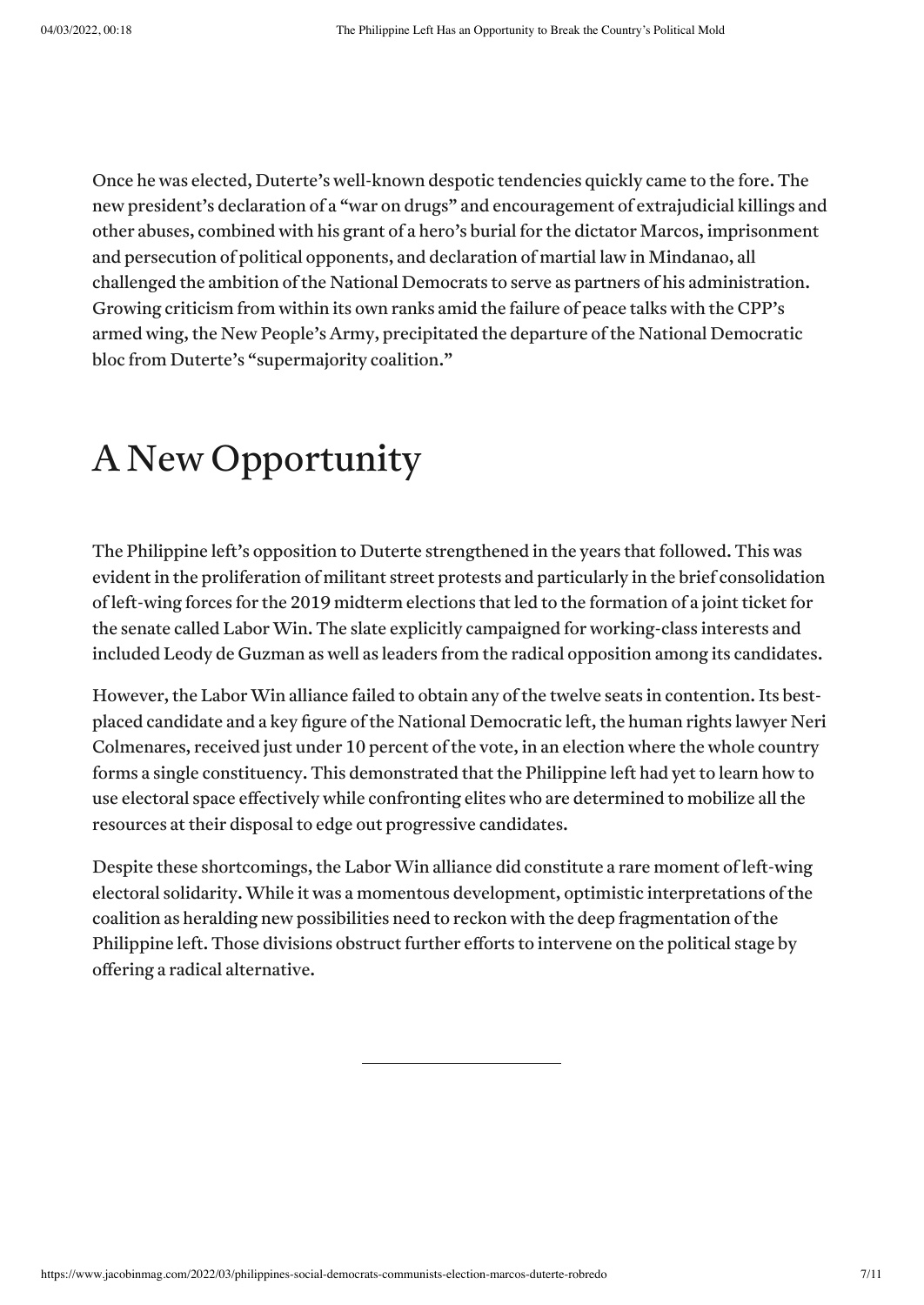#### **"The socialist program of Guzman andWalden Bello rests on a fresh vision of how the Left should engage in elections."**

The socialist program of Guzman and Bello rests on a fresh vision of how the Left should engage in elections. Itis a clear opportunity to inaugurate a new politics of radical democracy.

Unfortunately, the dominant currents of the country's left have rejected this opportunity by choosing to rally behind Leni Robredo, who does not understand the structural dynamics ofthe allure of strongman rule. This surrender underscores the Left's consistent failure to challenge a regressive politics that has revealed and reproduced the ruthlessness of the country's elite liberal-democratic order.

Left-wing support for Robredo has put progressives in a vulnerable position that leaves them incapable of adequately opposing her inclination to compromise with the different parts of a regressive establishment, whether it is big business or the military. Instead of criticizing her platform and offering an alternative, they have chosen to campaign for a candidate who is unable and unwilling to offer a radically different vision of Philippine society.

## The "Good Governance" Trap

The clarion call of "good [governance](https://www.philstar.com/news-commentary/2021/10/14/2134133/curbing-covid-pushing-good-governance-robredo-gives-preview-presidency)" sounded by Robredo's camp underlines this inability to advance meaningful alternatives. It portrays the allure of reactionary politics as a crisis of governance and in doing so reduces it to a question of leadership.

Such a simplistic view of authoritarian populism explains why Robredo's political project is one of reaffirmation—oftrustin public institutions, of liberal values, and ultimately ofthe liberal social order. This is what her promise of change amounts to. Seeing it, one wonders how a reform-oriented elite democracy committed to preserving the structures that enrich and empower the few could possibly signify hope.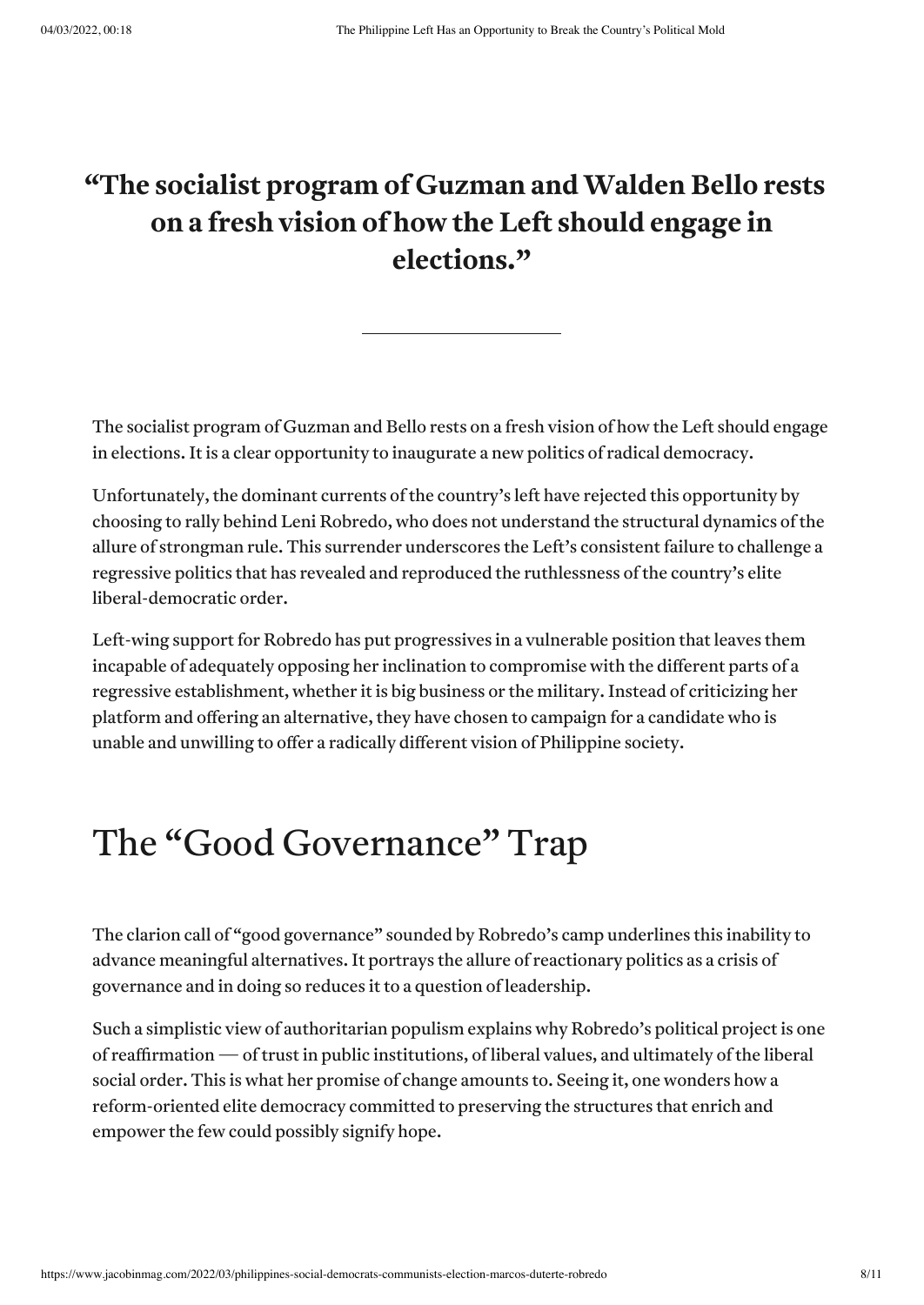Nowhere is this paradox more palpable than in a platform anchored on employment that recognizes the need for a wage increase but does not actually call for one. This irony is a recurring theme of Robredo's politics: she promises equity without wealth redistribution, empowerment without citizen control, poverty alleviation without structural transformation. Her vision is a fantasy of poor people and billionaires coexisting harmoniously, simultaneously occupying the [center,](https://www.rappler.com/nation/elections/leni-robredo-vow-new-politics-nod-jesse-robredo-proclamation-rally-february-8-2022/) with the former inching closer from the margins while the latter remain in place.

As the radical geographer Erik Swyngedouw has [argued](https://journals.sagepub.com/doi/10.1080/00420980500279869), the idea of good governance reduces politics to a narrow field of technical and managerial competence. This cannot serve as the antidote to reactionary populism, nor can it resolve the miseries that have long plagued Philippine society. Instead, the fixation on governance perpetuates the misdiagnosis of structural and systemic problems like impoverishment as a matter of political will — an [ambiguous](https://www.vox.com/2016/2/17/11030876/political-will-definition) concept that has been used to justify the need for strongman rule and to excuse the heavy hand of authoritarianism.

#### **"Six years of Dutertismo have driven home the urgency of structural and systemic transformations in Philippine politics and society."**

Furthermore, the idea of good governance entrenches the liberal social order. Outside the framework of emancipatory justice, this principle is completely antithetical to social transformation. It devolves into a method for reproducing the liberal fantasy of a self-correcting system—a black box that depoliticizes change by rendering systemic transformations unnecessary.

Indeed, six years of Dutertismo have driven home the urgency of structural and systemic transformations in Philippine politics and society, and the pandemic has reinforced that message. Robredo herself speaks of building "a [future](https://news.abs-cbn.com/news/11/30/21/pave-inclusive-future-amid-adversity-robredo-says-at-magsaysay-awards) of true and radical solidarity."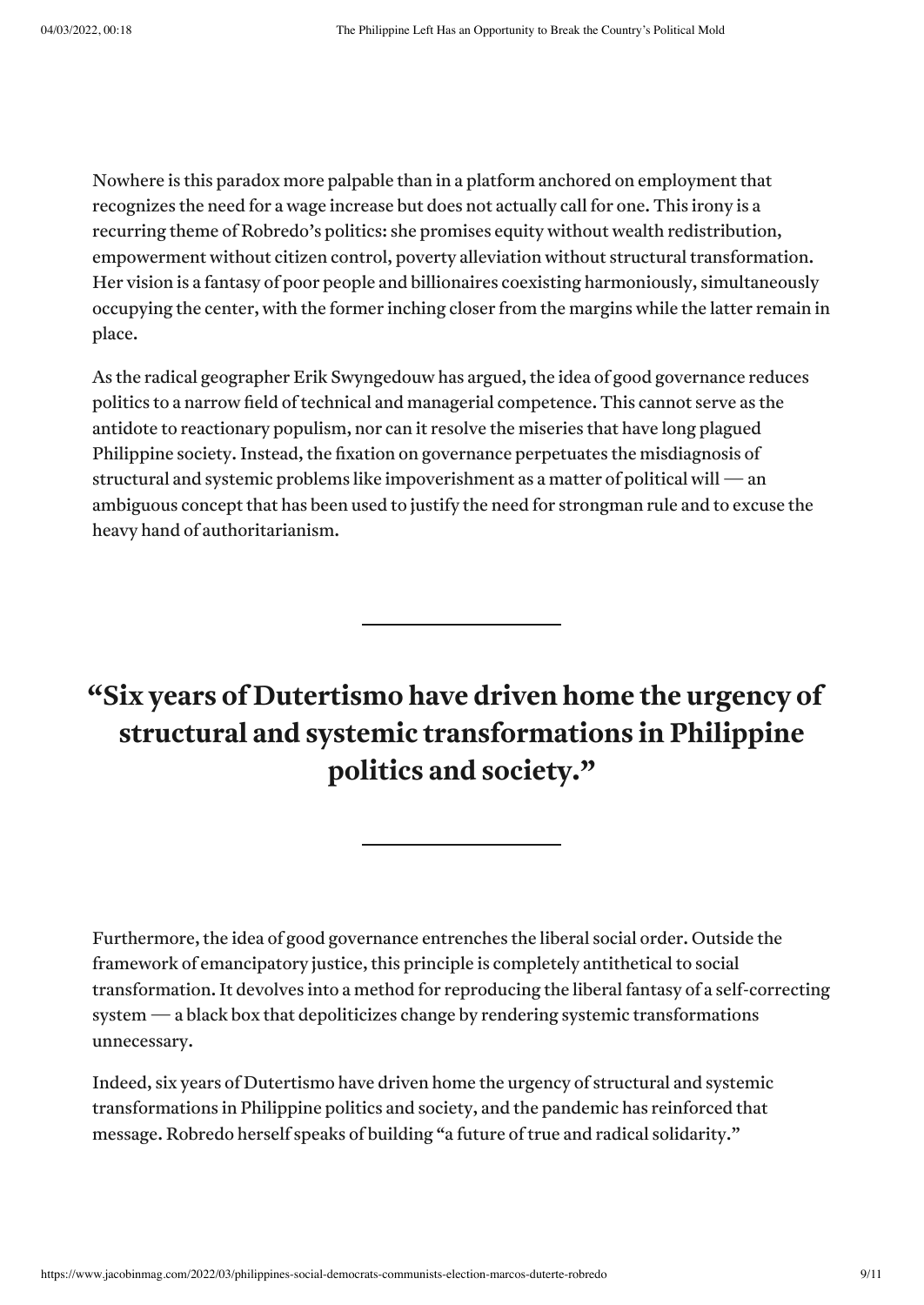Yet her agenda and ambition betray the urgent need and desire for transformation. Robredo's so-called politics of hope is inspired yet cowering, emboldened yet timid, hopeful yet dispirited. It is tethered to neoliberal rationalities, obsessed with governance, and ultimately committed to rejuvenating the status quo through palliative reforms that do not aim for fundamental change in social relations.

### Beyond Liberal Restoration

If there is a way out of the Left's conundrum, it is through a new kind of politics that the socialist ticket of Leody de Guzman and Walden Bello offers. By running for the highest positions, Guzman and Bello are laying the groundwork for radicalized progressive interventions on national platforms. They are bringing a revolutionary perspective to public attention and building the political and organizational infrastructure that will be needed to make such initiatives sustainable.

There should be no illusions about the prospects of this unprecedented campaign. Guzman and Bello have a long way to go. With the limited machinery and resources available to them, their biggest problem is reaching out to the broader public and capturing their imagination. However, simply by running for office and attracting the attention of so many ordinary Filipinos, they are already laying claim to space that the Left has effectively vacated for several decades, during which time the likes of Duterte and Marcos have occupied and dominated that space instead.

Guzman and Bello are already doing what the Left has predominantly failed to do in the face of mounting popular disenchantment with liberal democracy and a crisis of representation. They are offering people a real and radical alternative, not only to the reactionary populism and authoritarian neoliberalism represented by Duterte and Marcos, but also to the progressive neoliberalism associated with figures like Robredo. By so doing, they are enhancing the Left's ability to draw more people to its side and achieve its twin goals of defeating Dutertismo and rejuvenating the movement.

#### ABOUT THE AUTHOR

Maria Khristine Alvarez is a critical urban geographer and urban political ecologist, and a PhD candidate at the Bartlett Development Planning Unit, University College London.

Joshua Makalintal is a freelance writer and researcher pursuing graduate studies in social and political theory at the School of Social and Political Sciences, University of Innsbruck.